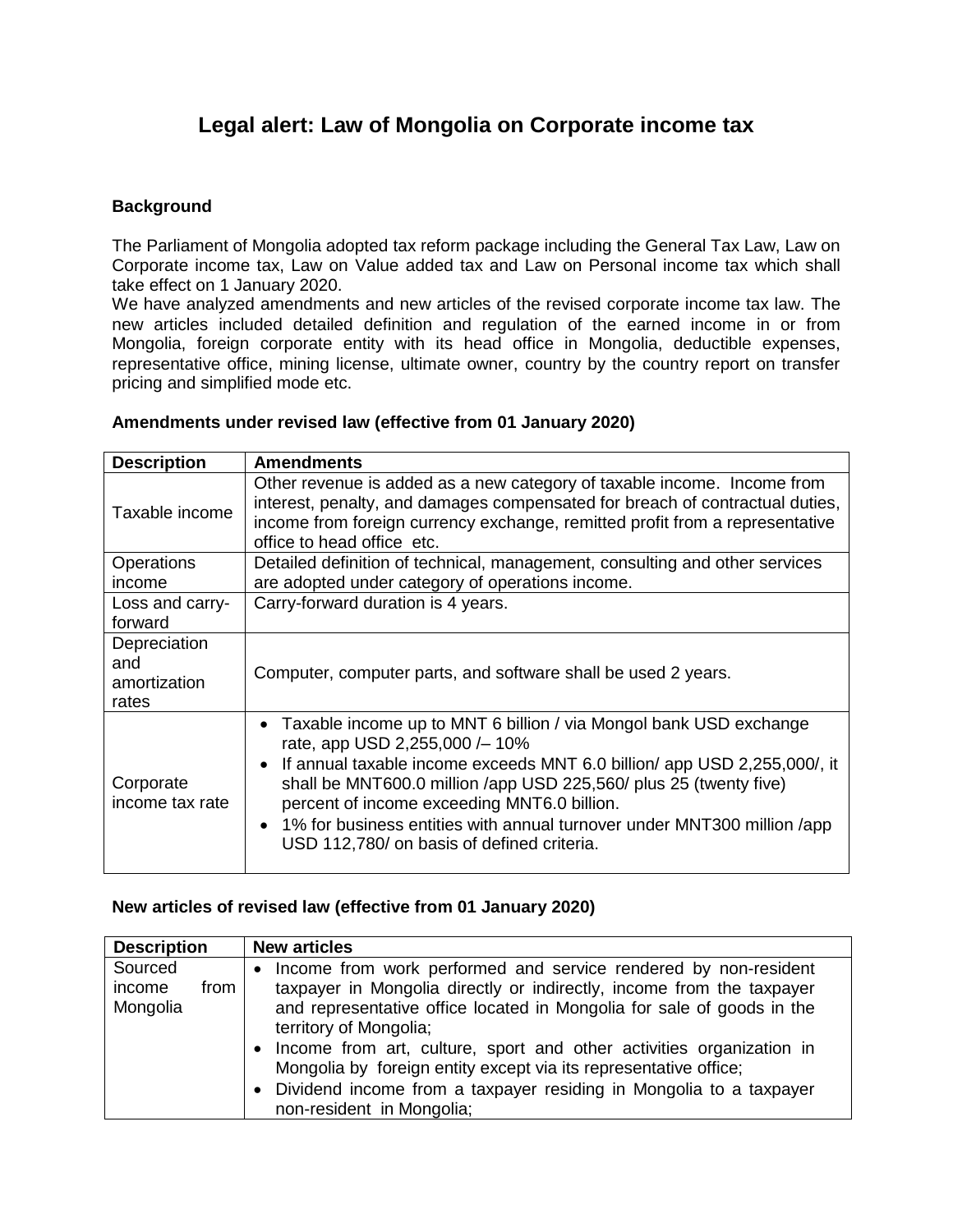|                                                        | • Interest income paid to the non-resident taxpayer in Mongolia from<br>state and local administrative organizations, taxpayer residing in                                                                                                                                                                                                                                                                                                                                                                                                                                                                                |  |
|--------------------------------------------------------|---------------------------------------------------------------------------------------------------------------------------------------------------------------------------------------------------------------------------------------------------------------------------------------------------------------------------------------------------------------------------------------------------------------------------------------------------------------------------------------------------------------------------------------------------------------------------------------------------------------------------|--|
|                                                        | Mongolia and representative office etc.                                                                                                                                                                                                                                                                                                                                                                                                                                                                                                                                                                                   |  |
| A foreign<br>corporate entity<br>with its head         | In order to be considered as a foreign corporate entity with its head office<br>located in Mongolia shall be considered if foreign entity shall satisfy three and<br>more of the following criteria;                                                                                                                                                                                                                                                                                                                                                                                                                      |  |
| office located in<br>Mongolia                          | At least 50 percent member of shareholders and their representation who<br>$\bullet$<br>directly and indirectly exercise the rights and duties reside in Mongolia;<br>Over 50 percent of a shareholders' meeting in the consecutive 4 years<br>$\bullet$<br>prior to the current tax year has been held in Mongolia;<br>Saves accounting and financial documents in Mongolia;<br>At least 60 percent of total sales revenue is earned in or sourced from<br>Mongolia;<br>At least 25 percent member of Board of Director and their representation<br>who directly and indirectly exercise the rights and duties reside in |  |
|                                                        | Mongolia etc.                                                                                                                                                                                                                                                                                                                                                                                                                                                                                                                                                                                                             |  |
| Deductible<br>expense                                  | The new law recognizes any expense as a deductible expense for tax<br>purposes if the following pre-determined criteria have been met.<br>Incurred for the reporting period;<br>$\bullet$<br>Incurred for income generating purpose;<br>٠<br>Recognized according to accounting laws with supporting documents;<br>$\bullet$<br>Recorded in VAT system or customs clearance with some exceptions, if<br>applicable;                                                                                                                                                                                                       |  |
|                                                        | The expense is paid or expected to be paid by the taxpayer.<br>$\bullet$                                                                                                                                                                                                                                                                                                                                                                                                                                                                                                                                                  |  |
| Tax exemption                                          | Dividends distributable to the state owned shares of legal entities with<br>$\bullet$<br>state ownership participation or state owned enterprises in possession<br>of mining licenses for mineral deposits of strategic significance, and<br>proceeds of sales of such shares;<br>Allocated revenues to future heritage fund from the budget and<br>$\bullet$<br>investment income of the fund;<br>Revenue of deposit insurance fund etc.                                                                                                                                                                                 |  |
| Tax credit                                             | A 90% tax credit is available to all entities with annual turnover under MNT1.5                                                                                                                                                                                                                                                                                                                                                                                                                                                                                                                                           |  |
|                                                        | billion excluding the entities operating in the following sectors:                                                                                                                                                                                                                                                                                                                                                                                                                                                                                                                                                        |  |
|                                                        | exploration, mining, using and transportation sale of mineral and<br>radioactive minerals;                                                                                                                                                                                                                                                                                                                                                                                                                                                                                                                                |  |
|                                                        | Importing alcoholic beverages and tobacco, planning and manufacturing<br>tobacco;                                                                                                                                                                                                                                                                                                                                                                                                                                                                                                                                         |  |
|                                                        | Manufacturing petroleum products, import, wholesale and retail of all<br>types of fuel, exploration, extracting and sale of mining and sales of<br>petroleum.                                                                                                                                                                                                                                                                                                                                                                                                                                                             |  |
|                                                        | <b>Representative office</b>                                                                                                                                                                                                                                                                                                                                                                                                                                                                                                                                                                                              |  |
| A new form of representative office have been added:   |                                                                                                                                                                                                                                                                                                                                                                                                                                                                                                                                                                                                                           |  |
| 1. Place of conducting business;                       |                                                                                                                                                                                                                                                                                                                                                                                                                                                                                                                                                                                                                           |  |
| 2. Place of running training, seminar, and exhibition. |                                                                                                                                                                                                                                                                                                                                                                                                                                                                                                                                                                                                                           |  |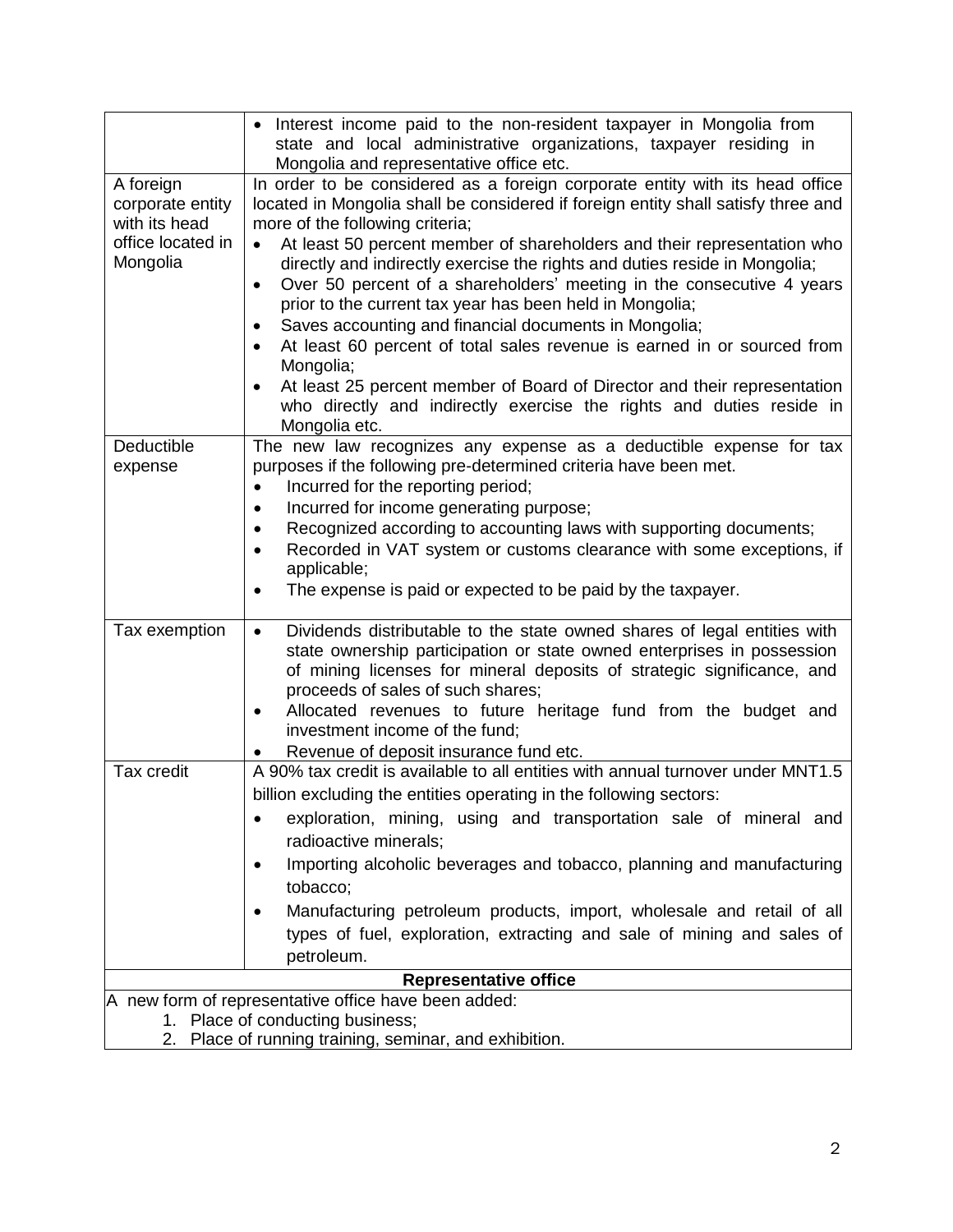A technical, management, supervision, and other services have been rendered by its employees and hired staff for 183 or more days to a taxpayer located in Mongolia during 12 months shall be deemed by the representative office.

An unit which conducting activities of construction site, installation or assembling and related construction and inspection works for 90 or more days during 12 months shall be deemed by the representative office.

|                                                                                               | <b>Mining and related articles</b>                                                                |  |
|-----------------------------------------------------------------------------------------------|---------------------------------------------------------------------------------------------------|--|
| Deductible                                                                                    | Expenses related to the possession and transfer of mining license shall be                        |  |
| from<br>expense                                                                               | deducted from annual operating expenses in equal amount during license                            |  |
| taxable income                                                                                | term.                                                                                             |  |
|                                                                                               | According to the Law on Minerals, the Law on Petroleum and Law on                                 |  |
|                                                                                               | Nuclear Energy, accumulated fund of the license owner, the environmental                          |  |
|                                                                                               | rehabilitation of contractor and mine closure cost shall be deducted from                         |  |
|                                                                                               | annual operating expenses in equal amount during license term.                                    |  |
| Depreciation and                                                                              | The exploration license of the mineral and radioactive mineral exploration                        |  |
| amortization                                                                                  | costs of the contractor under Law on Petroleum law, with ownership, sale,                         |  |
|                                                                                               | transfer of the license and related expense accounted as exploration and                          |  |
|                                                                                               | calculate depreciation and amortization during land and mining site use                           |  |
|                                                                                               | term.                                                                                             |  |
|                                                                                               |                                                                                                   |  |
|                                                                                               | Simplified mode of tax reporting                                                                  |  |
|                                                                                               | If the total amount of the sales revenue by report of prior tax year is less than MNT 50 million, |  |
|                                                                                               | and if taxpayer submits the request within the $3rd$ quarter of the tax year, taxable income may  |  |
|                                                                                               | be determined by the total amount of taxpayer's operating income for the next tax year. Taxable   |  |
|                                                                                               | income as defined in above shall be taxed at 1%.                                                  |  |
| The following                                                                                 | 1. the Value - Added taxpayer                                                                     |  |
| taxpayer shall not                                                                            | 2. the taxpayer which carries out the following activities:                                       |  |
| submit request:                                                                               | Exploration, mining, use, transportation and sale of minerals<br>a.                               |  |
|                                                                                               | and radioactive minerals;                                                                         |  |
|                                                                                               | Producing and importing alcohol;<br>b.                                                            |  |
|                                                                                               | Producing and importing tobacco; and<br>c.                                                        |  |
|                                                                                               | Manufacture of petroleum products, import of all types of fuel,<br>d.                             |  |
|                                                                                               | wholesale and retail trade, oil exploration, mining, and sales                                    |  |
|                                                                                               | <b>Ultimate holder</b>                                                                            |  |
|                                                                                               | Ultimate holder means an individual or legal entity which holds 30 percent or more percent of     |  |
|                                                                                               | shares, percentage of participation or voting rights of the company which is a holder of mineral, |  |
|                                                                                               | petroleum, radioactive mineral license or land use and possession title or holds through chain    |  |
|                                                                                               | with one or more levels of legal entity, represent the voting right or receives the dividend.     |  |
| The base of taxable income on royalty shall be deducted by following expenses as per receipt: |                                                                                                   |  |
|                                                                                               |                                                                                                   |  |
|                                                                                               | 1. Service fee, payment which paid to the state organization for obtaining the right as per       |  |
| receipt;                                                                                      |                                                                                                   |  |
| 2. Payment receipt which confirms sale and purchase transaction from others.                  |                                                                                                   |  |
|                                                                                               |                                                                                                   |  |
| Foreign corporate entity                                                                      |                                                                                                   |  |
| Foreign corporate entity carries out operational management in Mongolia means a taxpayer      |                                                                                                   |  |
| residing in Mongolia and a resident of Mongolia shall have at least 50 percent of the total   |                                                                                                   |  |

number of shares of a foreign company or the voting rights are held through a legal entity that is

3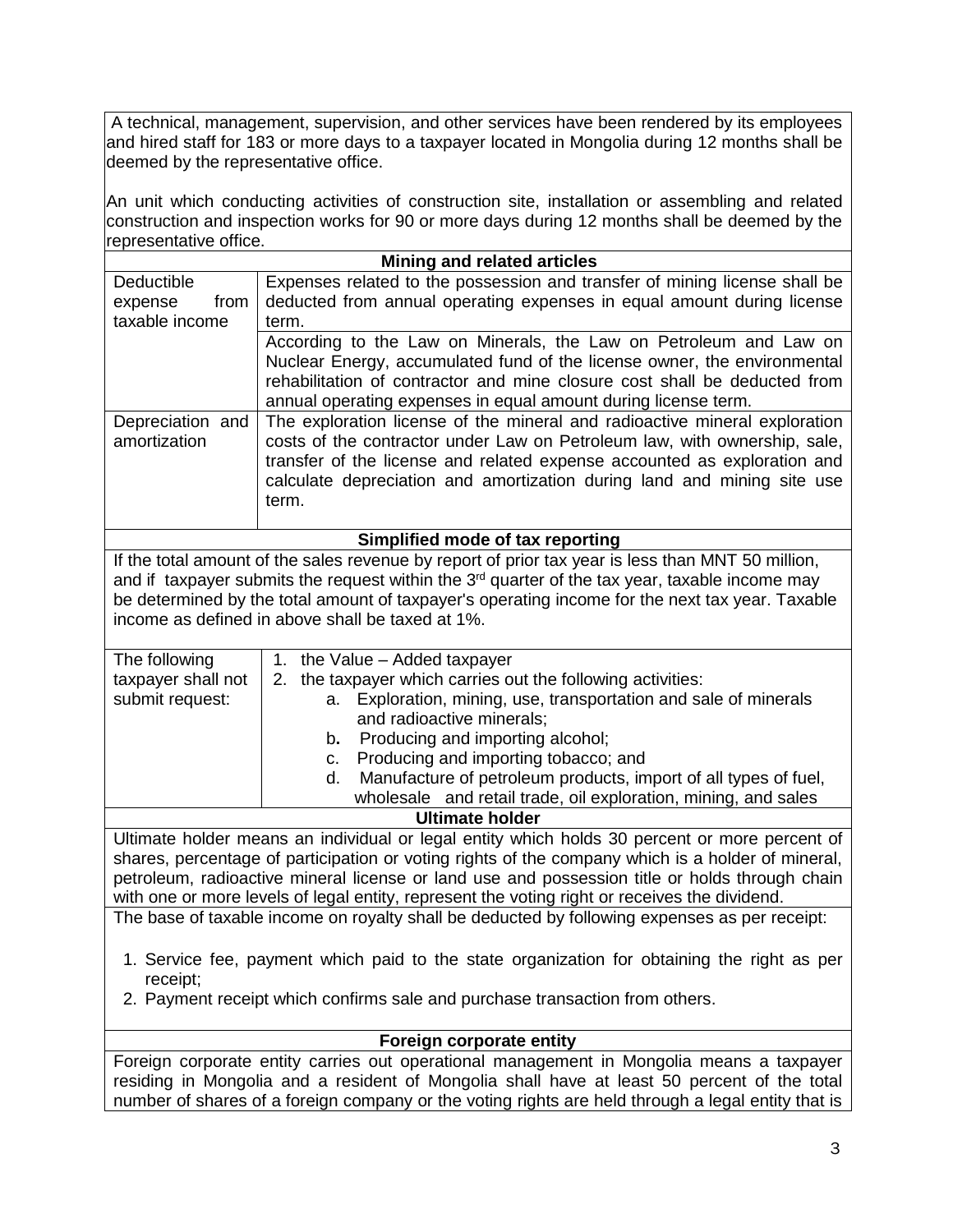directly or permanently tied up with one or more of the tax years.

A foreign business entity carries out operational management in Mongolia shall be a taxpayer officially which is residing in Mongolia.

A foreign business entity carries out operational management in Mongolia shall be the ultimate owner and if the right owner reported levying on the shares, interests, and voting rights, the tax imposed on foreign countries shall be deducted from the taxes levied.

| Country by a country report on transfer pricing                                                                                                                                                                                                                                                                         |                                                                                                                                                                                                                                                                                                                                                                                                                                                                                                                                                                 |  |
|-------------------------------------------------------------------------------------------------------------------------------------------------------------------------------------------------------------------------------------------------------------------------------------------------------------------------|-----------------------------------------------------------------------------------------------------------------------------------------------------------------------------------------------------------------------------------------------------------------------------------------------------------------------------------------------------------------------------------------------------------------------------------------------------------------------------------------------------------------------------------------------------------------|--|
| Official definitions of transfer pricing and corporate entity have defined. For example: group,<br>consolidated financial statement, the international taxation agreement, failure of the system, the<br>multi-national enterprise that doesn't obligate to report and fiscal year of the Multi-national<br>enterprise. |                                                                                                                                                                                                                                                                                                                                                                                                                                                                                                                                                                 |  |
| Definition                                                                                                                                                                                                                                                                                                              | "Group" means to an entity which issue a consolidated financial statements<br>for financial reporting or for sale of its stocks via stock exchanges, or<br>affiliated entities in terms of ownership and management.                                                                                                                                                                                                                                                                                                                                            |  |
|                                                                                                                                                                                                                                                                                                                         | "Consolidated financial statement" means an aggregated information of<br>assets, debts, income, expenses and cash flows, as well as financial<br>statements as one entity in accordance with accounting standards of the<br>participant of the Multi-national group.                                                                                                                                                                                                                                                                                            |  |
| Reporting                                                                                                                                                                                                                                                                                                               | Each country of the following taxpayers shall submit the report to the<br>taxation authority within 12 months from the last day of the financial year of<br>the multi-national enterprise.<br>Head office of the Multi-national enterprise located in Mongolia for<br>tax purposes.                                                                                                                                                                                                                                                                             |  |
|                                                                                                                                                                                                                                                                                                                         | Participant of the group that is not head office of the Multi-national<br>enterprise is located in Mongolia.<br>the tax office has been notified failure of the system to<br>İ.<br>the head of the multi-national enterprise that residing for<br>tax purposes etc.<br>If two or more participants of the multi-nationals are obliged to<br>$\bullet$                                                                                                                                                                                                           |  |
|                                                                                                                                                                                                                                                                                                                         | make a country by country report, the head office of the multi-<br>national enterprise may select any of the participants as the<br>reporting entity.                                                                                                                                                                                                                                                                                                                                                                                                           |  |
| Requirement<br>of<br>the<br>transfer<br>pricing report                                                                                                                                                                                                                                                                  | Integrated information related to income earned, profit/loss before<br>$\bullet$<br>the tax, paid income tax, income tax debt, sum of share capital,<br>profit, number of employees, movable<br>accumulated<br>and<br>immovable property except money or similar items.<br>Information<br>means<br>taxpayer's<br>number,<br>residing<br>country<br>٠<br>information for tax purpose, if registered country and residing<br>country for tax purpose are different, information regarding<br>incorporation of each participant of the group and their activities. |  |
| <b>Taxpayer duties</b>                                                                                                                                                                                                                                                                                                  | Participant of the group residing in Mongolia for tax purpose shall<br>notify to head office of the Multi-national group or appointed<br>reporting entity within deadline of the annual tax report<br>submission.<br>The taxpayer number and information of residing country or                                                                                                                                                                                                                                                                                 |  |
|                                                                                                                                                                                                                                                                                                                         | region for tax purpose of the reporting entity shall be notified to<br>the tax office within deadline of the annual tax report submission.                                                                                                                                                                                                                                                                                                                                                                                                                      |  |